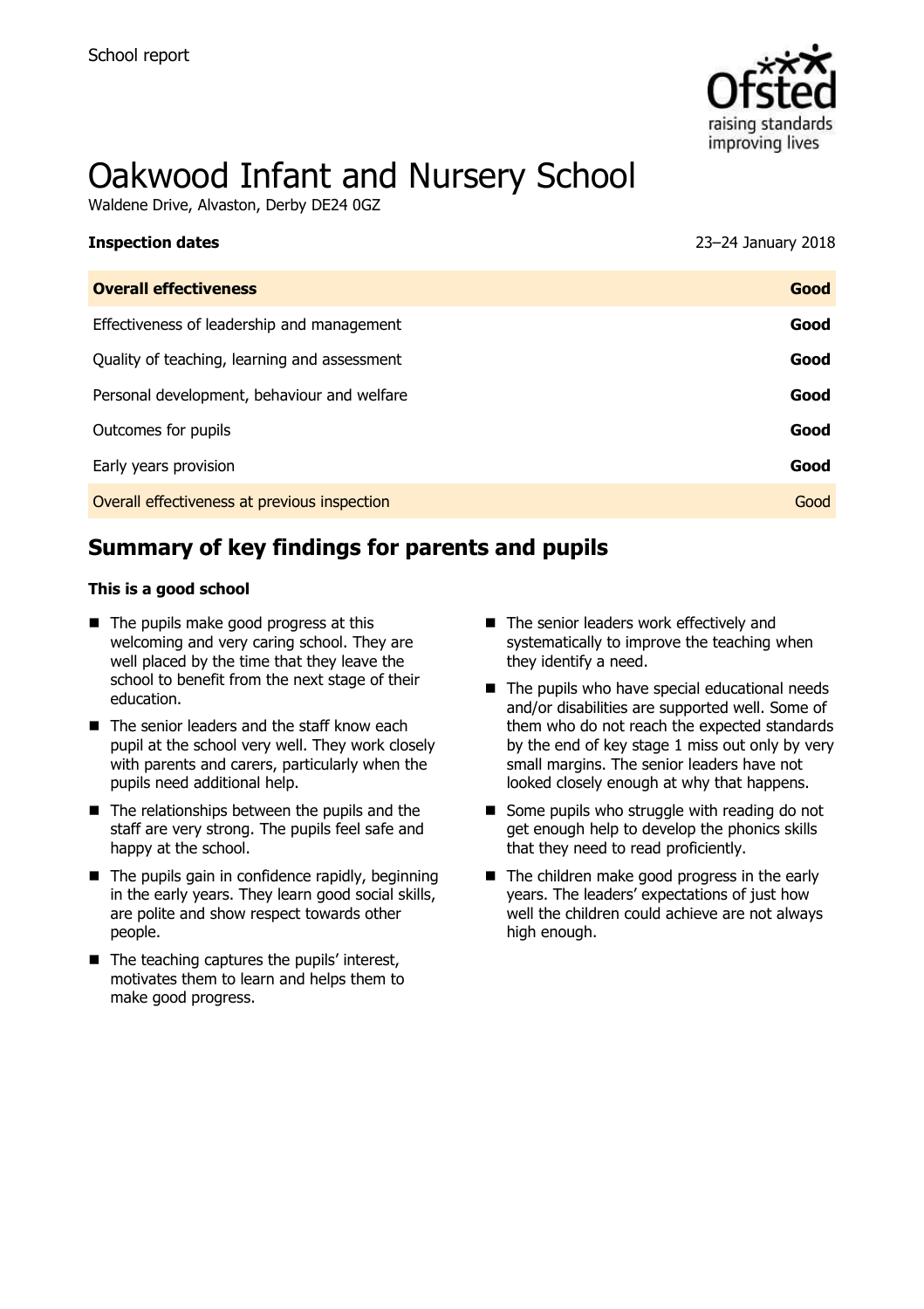

# **Full report**

# **What does the school need to do to improve further?**

- **Provide more opportunities for the pupils to practise and to demonstrate their skills and** knowledge of phonics, particularly the weaker readers.
- Analyse more exactly the reasons why some pupils who have special educational needs (SEN) and/or disabilities almost, but do not quite, reach the expected standards at the end of key stage 1, and improve the effectiveness of the provision for these pupils accordingly.
- Ensure that assessments in the early years identify more precisely the children's levels of development, in order to raise the expectations of what the children might achieve.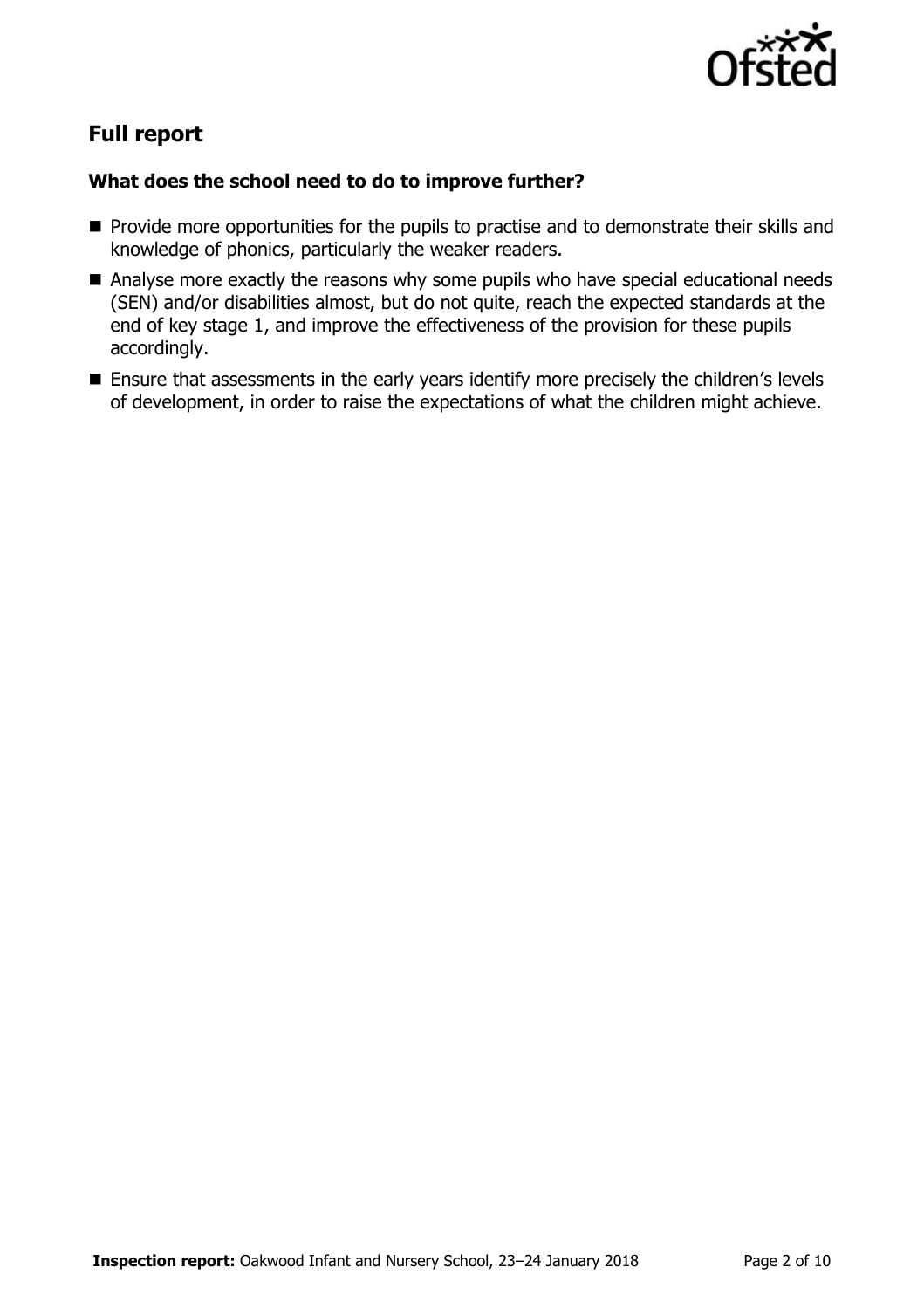

# **Inspection judgements**

#### **Effectiveness of leadership and management Good**

- The senior leaders have established a strong culture of caring for and nurturing the pupils, which is woven through the school, beginning in the early years. They set high expectations for good behaviour by the pupils, which the staff reinforce routinely.
- All of the leaders, and the governing body, are well informed about the school's work. They are reflective and keen to improve the school. The leaders' checks on the teaching and learning are systematic.
- The leaders' assessments of what the checks reveal are candid and honest. The leaders gather a lot of information and analyse it routinely to identify areas for improvement. They act on what they learn and are usually effective in bringing about improvements in the quality of teaching, as a result.
- The leaders are less secure in evaluating stringently the impact of the teaching and support for the pupils. They do not bring together sufficiently all of the information that they collect to form a fully coherent view of the impact of the school's work. As a result, their expectations for what the pupils can achieve are not always as ambitious as they might be.
- The curriculum is broad and balanced. The topics chosen as a focus for the pupils' learning fire the pupils' imaginations. This was apparent in art work produced by the pupils after studying the works of Joseph Wright of Derby and of Pablo Amaringo, and the history of the Inca civilisation. It was evident also in the pupils' enthusiasm for discussions about a topic on outer space and space travel, and an occasion when some owls were brought into school.
- The teachers are adept at exploiting a range of opportunities to develop literacy and numeracy in a variety of subjects. For example, work in science includes a good emphasis on developing general, as well as subject-specific, vocabulary and writing skills.
- The pupils take the school's values on board. They know the rules, understand them and understand the reasons for them.
- They learn how to work together to make decisions through discussions about things that they would like for the school. For example, the school council agreed recently that it wanted a Christmas tree for the school, which the pupils could decorate themselves. The pupils learn about helping people within the school's local community by collecting food parcels for distribution at Harvest Festival.
- Additional funding for disadvantaged pupils and the physical education (PE) and sport premium are used carefully to provide a wide range of support and suitable opportunities for the pupils. The pupils respond well to the support that they receive and take part enthusiastically in physical activities. The senior leaders are not incisive in evaluating the impact of the particular ways in which they have used the funding.
- The staff develop good partnerships with the parents. They keep the parents well informed and provide useful ways for the parents to help with their children's learning.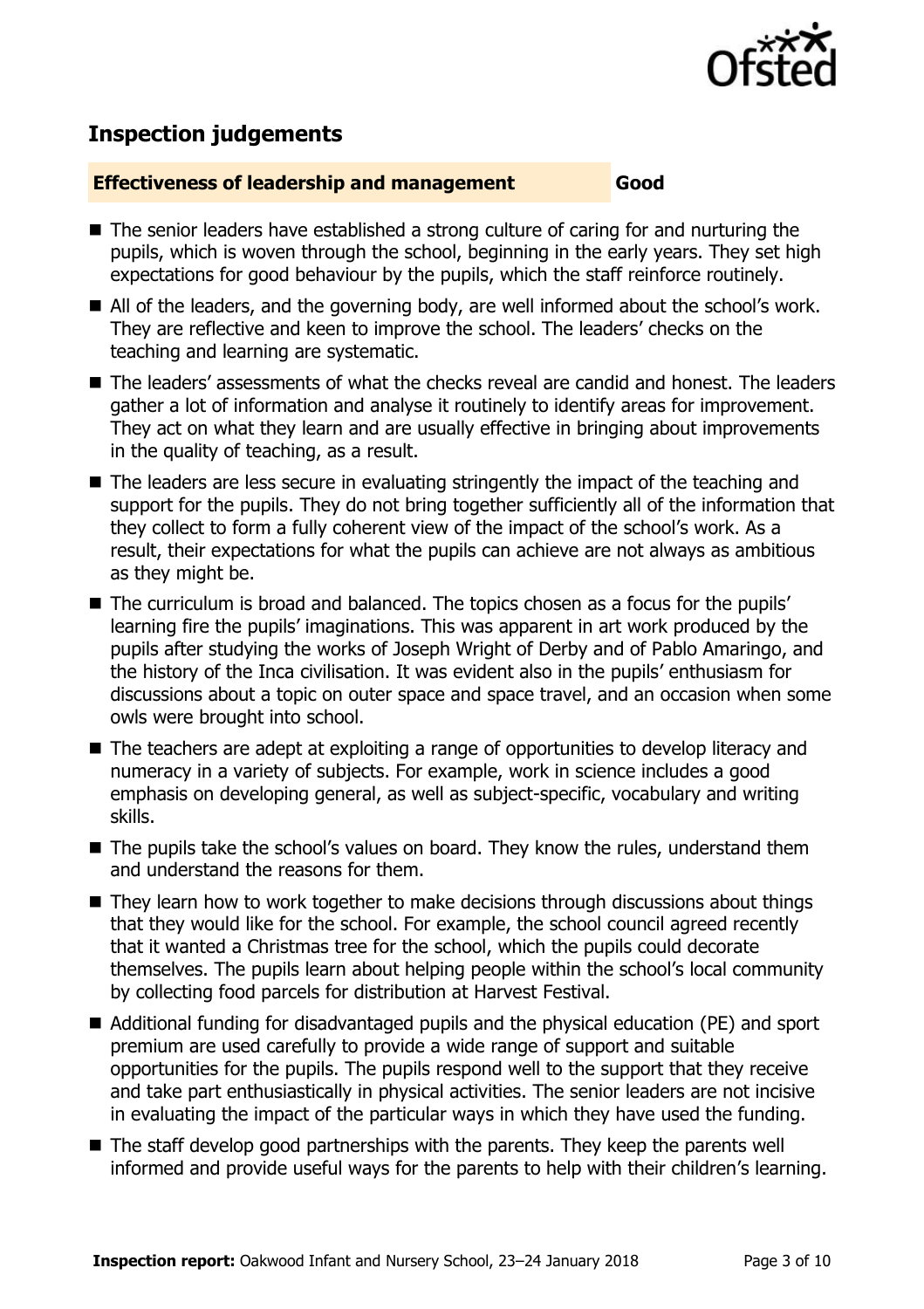

## **Governance of the school**

 $\blacksquare$  The governing body is well informed and ambitious for the school. It is alert to its statutory functions and maintains a careful oversight of the school's work. The school's finances are monitored carefully, including what the pupil premium and the PE and sport premium are spent on. The governing body asks sensible questions of the senior leaders, requiring them to account for the school's performance.

## **Safeguarding**

- The arrangements for safeguarding are effective.
- $\blacksquare$  The work to safeguard the pupils is very much at the core of what the school does. This is reflected in the staff's very detailed knowledge about each pupil and awareness of the pupils' circumstances and needs.
- The staff are kept up to date with safeguarding matters through routine and regular training. They know, and use as appropriate, the school's systems for reporting any concerns.
- The pupils demonstrate through their behaviour, attitudes and self-confidence that they feel safe at the school. They also say that they feel safe and the parents who have completed the inspection survey say so as well.
- The school works closely and very effectively with external agencies to get appropriate additional support for any pupils who may need it. Those agencies confirm that the school is diligent in following up with any actions that are required.

#### **Quality of teaching, learning and assessment Good**

- The teachers demonstrate secure subject knowledge. They use that knowledge well to select topics and activities that get the pupils interested in learning.
- The teachers and teaching assistants question the pupils skilfully. The questions make the pupils think and get them to show their understanding.
- The pupils respond thoughtfully to the teachers' questions. They consider their answers carefully and explain themselves fully.
- The teachers keep a close eye on how well the pupils are doing in lessons. They are alert to times when the pupils are not sure about something and tackle misconceptions when they are apparent. As a result, the pupils know and understand what they have done well and what they need to do next.
- $\blacksquare$  The staff forge strong relationships with the pupils. They know the pupils very well. This helps them to keep the pupils well motivated for learning.
- The teaching assistants provide close support for pupils who have SEN and/or disabilities. They rephrase things to help the pupils to grasp the learning, give examples of how to respond to tasks and questions, and develop the pupils' skills in discussing their learning. The support keeps the pupils on track with their work.
- The additional help provided to the pupils, including those who are disadvantaged,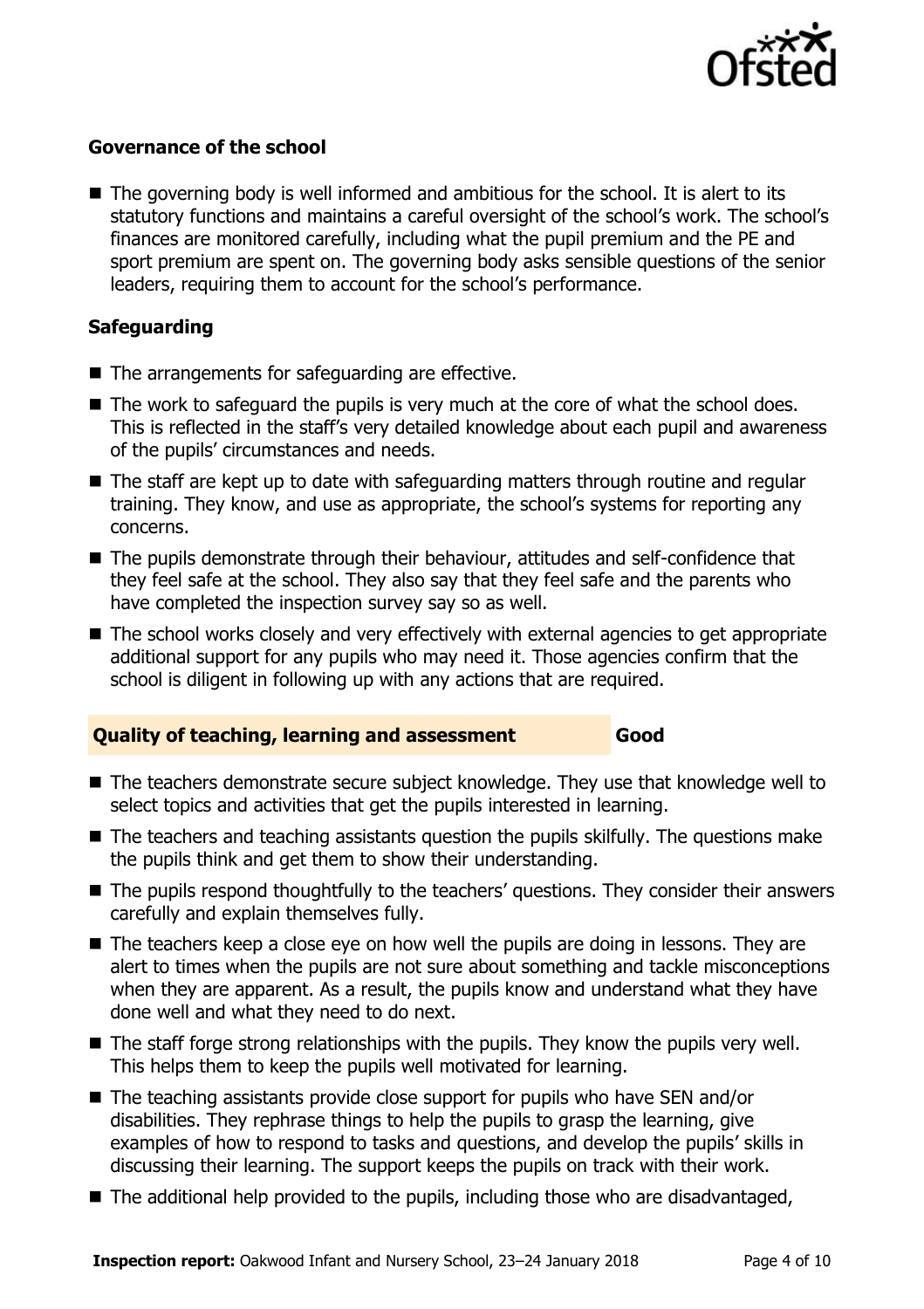

results in clear gains in the pupils' learning. For example, the disadvantaged pupils can describe clearly how additional support has helped them to improve their reading.

- The pupils feel confident and secure to take part fully in lessons. They will have a go at tricky tasks and are not afraid to make mistakes. They enjoy grappling with mathematics problems.
- $\blacksquare$  Mostly, the work that they are given provides the pupils with a suitable level of challenge. It is, as one of them described it to an inspector, 'a little bit hard, but not too hard'. This also helps to keep the pupils motivated.
- Their good levels of motivation help the pupils to take responsibility increasingly for their own learning. For example, they use the resources available in classrooms, such as 'learning walls', to help them with letters and sounds, without prompting.
- Occasionally, the level of challenge is not quite right. For example, the most able pupils are waiting sometimes while others are still working on a task.
- The gains in learning made by the pupils who have SEN and/or disabilities are dependent in large part on the additional support that they receive. Without it, they struggle a little with the demands of the work that they are given and so do not always learn as much as they might.
- The pupils who struggle with reading have insufficient opportunities to develop their knowledge of phonics.

## **Personal development, behaviour and welfare Good**

## **Personal development and welfare**

- The school's work to promote pupils' personal development and welfare is good.
- $\blacksquare$  There is a very strong sense that the school is a caring place to be. The staff know each individual and their circumstances very well.
- $\blacksquare$  The pupils are proud of their work and keen to show what they have been doing. They demonstrate perseverance and resilience.
- The staff are very effective at building the pupils' confidence. The pupils demonstrate a good level of curiosity and are unafraid to ask questions.
- The pupils feel safe at the school. They learn to look after themselves. For example, they have a good understanding of personal hygiene, often washing their hands, without having to be told, because they know why it matters.

## **Behaviour**

- $\blacksquare$  The behaviour of pupils is good.
- The pupils conduct themselves sensibly around the school. They interact well with each other and the adults.
- The pupils are polite towards each other and to adults. For example, in one lesson, a pupil asked another, 'Excuse me, will you pass me the glue?' The inspectors witnessed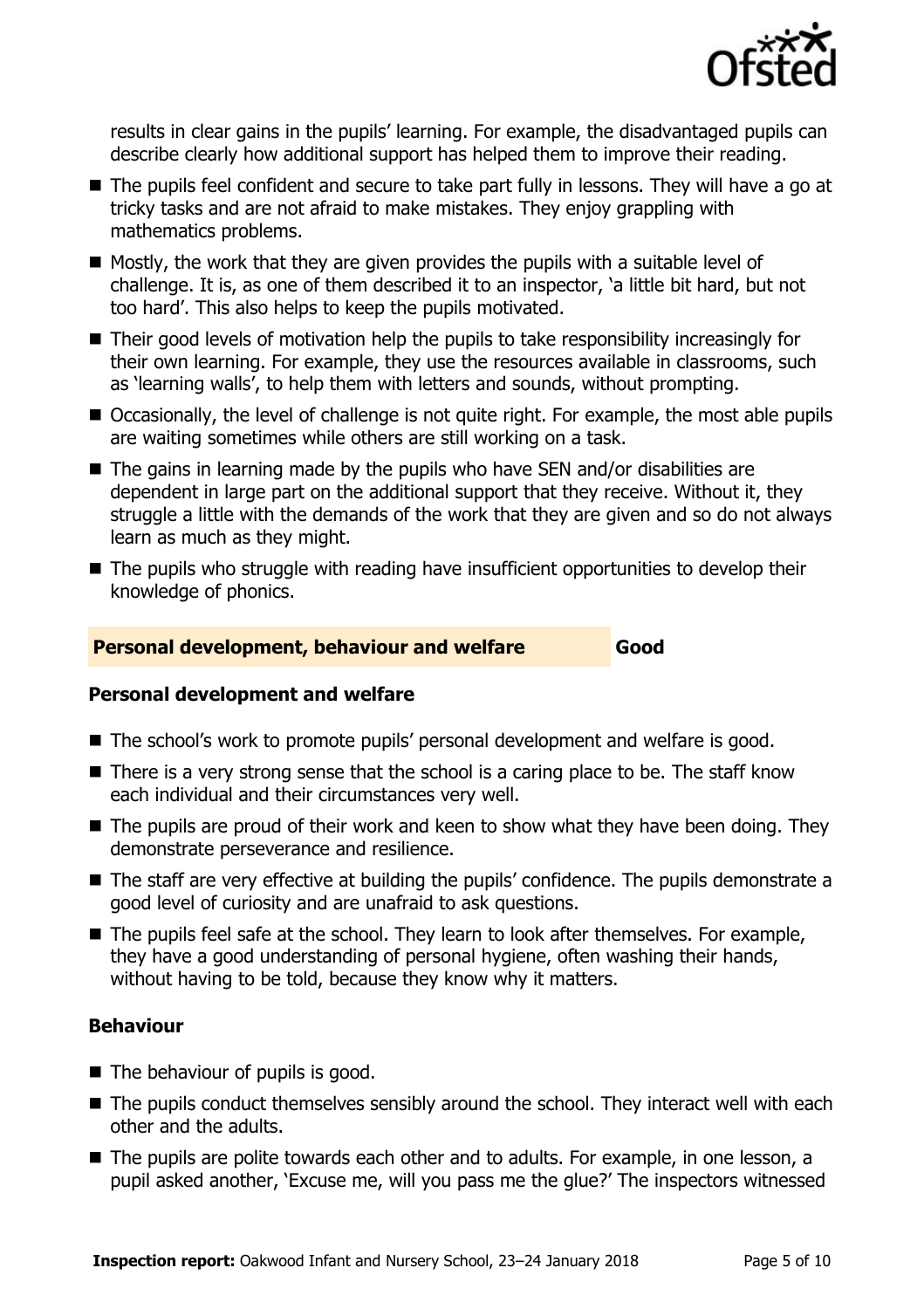

many such examples of good manners.

- The pupils respond well to well-established routines at the school. They know what is expected of them and follow instructions readily.
- The pupils demonstrate tolerance and respect for others. For example, one pupil was heard during a lesson to say to another pupil who was having difficulty with the work that they were doing, 'Don't worry. You're doing really well. Let's try again.'
- The school makes suitable adaptations to help pupils who experience difficulty with their behaviour. The support that those pupils receive helps them gradually to behave more appropriately.
- The pupils take pride in attendance at school. The school's strategies for encouraging good attendance, such as the much sought-after 'chickadee award', have a positive effect on the pupils' desire to attend regularly.
- Attendance has improved. Recent declines have been reversed. Persistent absence remains high in a small number of complex cases, but the school works very closely with families and external agencies to reduce it.
- Instances of bullying are rare. They are dealt with swiftly when they occur. The pupils are confident to raise any concerns and that the staff respond to concerns.

#### **Outcomes for pupils Good Good**

- Typically, the standards reached by the pupils are broadly average. They improved significantly in 2017, after a sharp fall the preceding year. In particular, the standards reached by disadvantaged pupils improved markedly in 2017. The difference between how well those pupils did compared with others reduced significantly.
- The pupils are making secure progress currently in a range of subjects.
- There are no significant differences between the progress made by pupils of different levels of ability.
- The pupils who have SEN and/or disabilities make secure progress. For some, this is just not quite enough to reach the expected levels. The school's leaders have not analysed precisely enough what the issues are for those pupils, or identified actions to bring about improvements.
- The pupils develop a keen enjoyment of reading. The pupils who struggle with reading have insufficient knowledge of, and skills in using, phonics. As a result, the proportion of the pupils reaching the expected standard in phonics in Year 1 is consistently below average. Most of the pupils catch up well by the end of Year 2.
- The pupils make secure progress with their writing skills. They improve steadily, from early illegible attempts, to clear script and to writing multiple sentences and paragraphs.
- The pupils are well prepared for the next stage of their education.

|  |  | <b>Early years provision</b> |  | Good |
|--|--|------------------------------|--|------|
|--|--|------------------------------|--|------|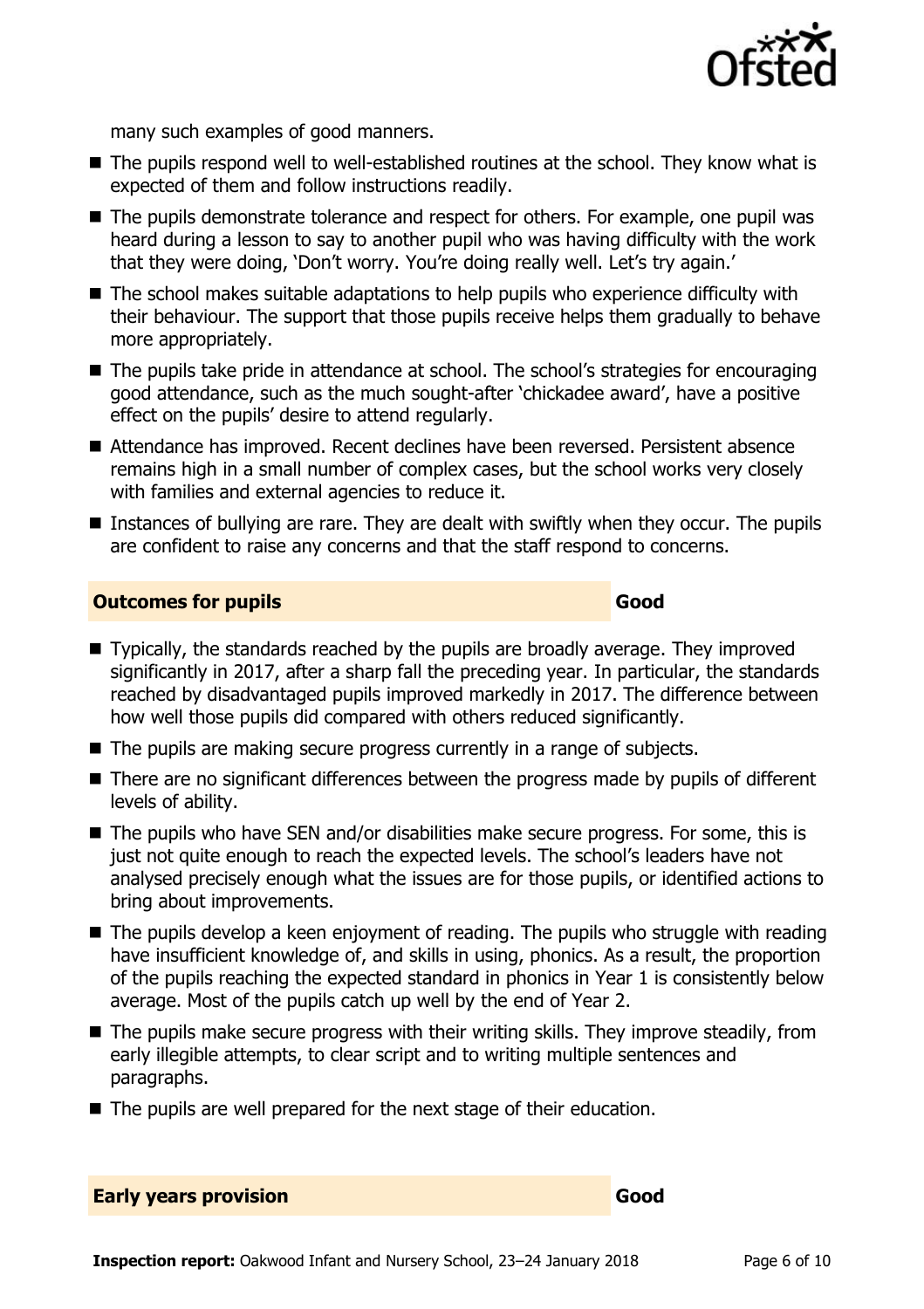

- The children make good progress in the Nursery. They start with knowledge, skills and understanding generally below the levels typical for their age. They reach more typical levels by the time that they begin the Reception Year.
- The proportion of children reaching a good level of development by the end of the early years has risen but remains below average. The difference between the proportion of disadvantaged children reaching that standard and others is reducing.
- The proportion of children exceeding the age-related levels has increased.
- The early years leader replicates the school's commitment to ensuring that every child is known and understood in detail. The staff demonstrate the same high level of care for the children that is evident elsewhere at the school.
- The staff develop the children's social skills well. The children learn to share things with each other and to help one another. For example, during the inspection, one child brought his Gruffalo into school to help the other children write descriptions of it.
- The children's confidence develops rapidly, often from a very low level. They learn quickly to show curiosity, come to enjoy conversation and soon demonstrate perseverance with learning.
- The children get used quickly to the school's routines and expectations. An inspector observed the Nursery children come to order impressively quickly when the teacher rattled a tambourine.
- $\blacksquare$  As in key stage 1, the staff help the children to pick up ways of speaking and how to express themselves. They involve the children in genuine discussions, not just question and answer sessions.
- The staff assess regularly and frequently how well the children are doing. They keep good-quality records. The assessments are not always fine enough to determine precisely what is needed to evaluate how much progress the children are making. Although unquestionably ambitious for the children, the school's expectations of what the children can achieve by the end of the early years are sometimes not quite high enough.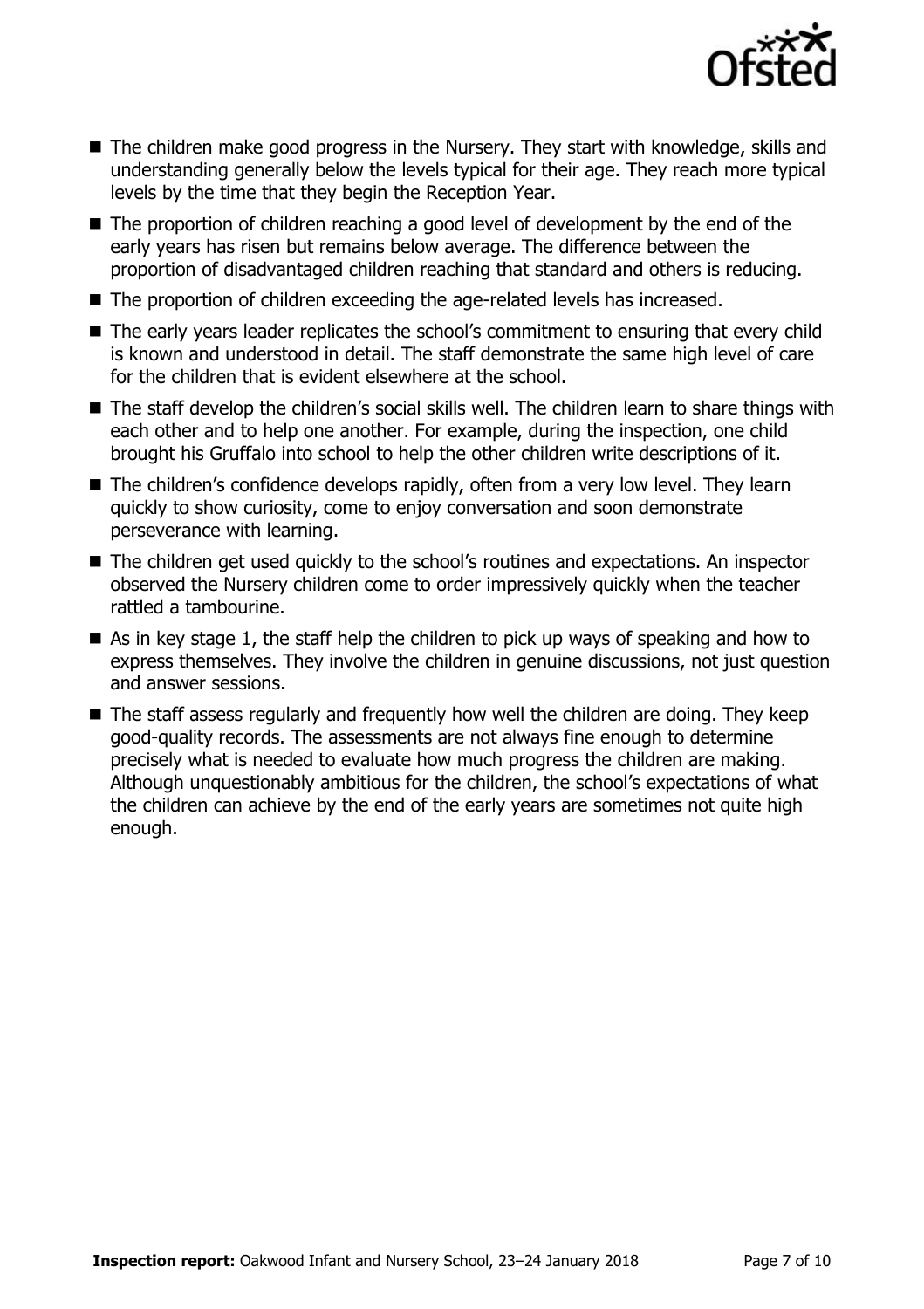

# **School details**

| Unique reference number | 112767   |
|-------------------------|----------|
| Local authority         | Derby    |
| Inspection number       | 10037611 |

This inspection of the school was carried out under section 5 of the Education Act 2005.

| Type of school                      | Infant                     |
|-------------------------------------|----------------------------|
| School category                     | Community                  |
| Age range of pupils                 | $3$ to $7$                 |
| Gender of pupils                    | Mixed                      |
| Number of pupils on the school roll | 343                        |
| Appropriate authority               | The governing body         |
| Chair                               | John Hughes                |
| <b>Headteacher</b>                  | Julie Carter               |
| Telephone number                    | 01332 574 192              |
| Website                             | www.oakwoodinfant.com      |
| <b>Email address</b>                | head@oakwoodi.derby.sch.uk |
| Date of previous inspection         | 4-5 October 2012           |

# **Information about this school**

- The school has experienced a difficult period with staffing in the past 18 months, which has affected some aspects of the school's work.
- The school is larger than the average-sized primary school.
- $\blacksquare$  The proportion of disadvantaged pupils is high.
- The proportion of pupils who have SEN and/or disabilities who need support is high. The proportion of those with a statement of special educational needs or an education, health and care plan is low.
- The school uses no alternative provision.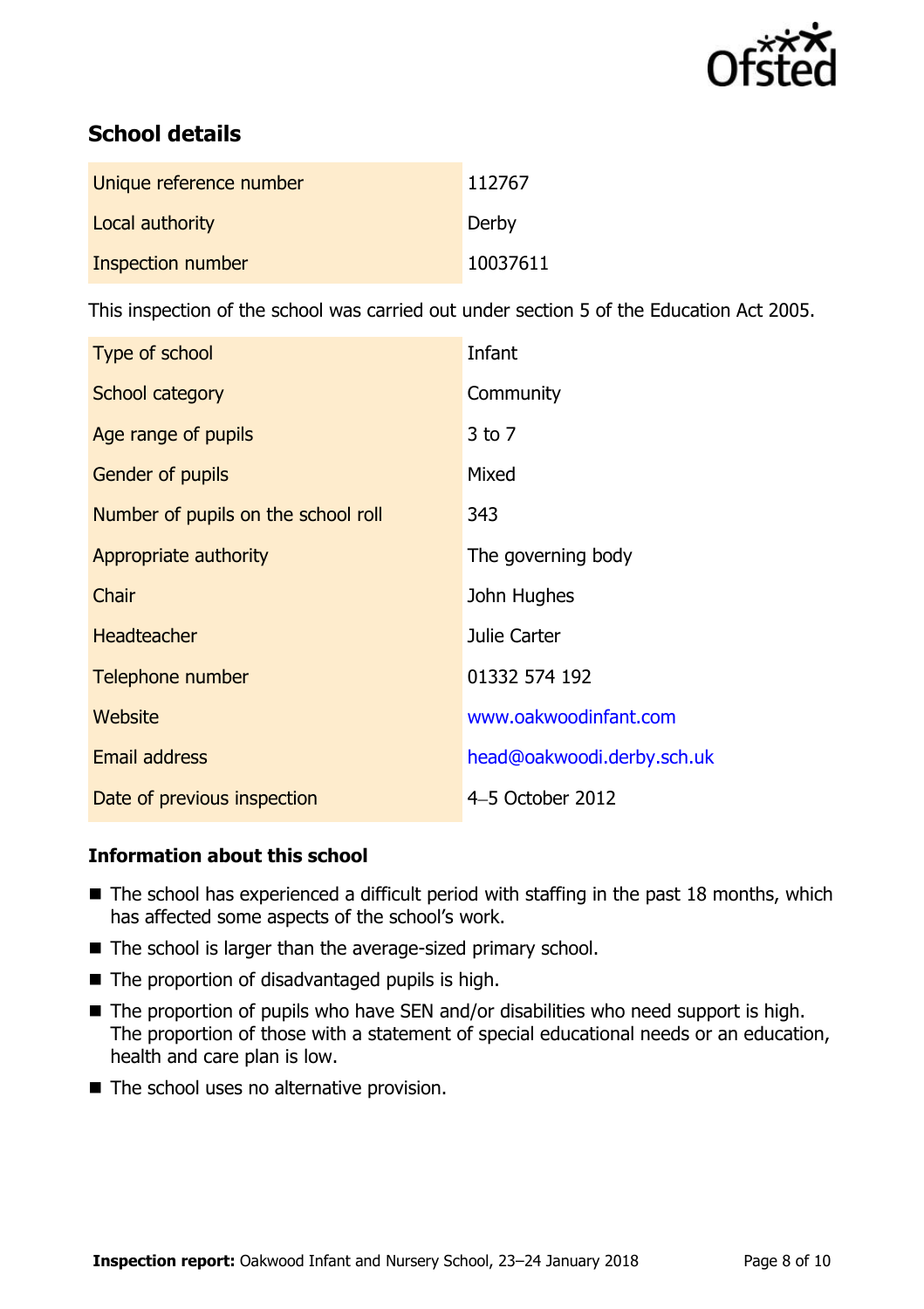

# **Information about this inspection**

- The inspectors observed lessons throughout the school in all year groups. They carried out other visits to classrooms to look at particular aspects of the school's work and scrutinised examples of the pupils' work.
- The inspectors held meetings with leaders and other staff at the school and with members of the governing body. They spoke with a representative of the local authority.
- They spoke with pupils in groups, in lessons and around the school.
- The inspectors checked the 29 responses on Ofsted's online questionnaire, Parent View. They spoke with some parents at the start of the school day.
- The inspectors looked at a range of documentation, including the school's development plan and self-evaluation, policies and records relating to safeguarding, the school's information about the pupils' attainment and progress, and other information about the work of the school and the governing body.

### **Inspection team**

| <b>Clive Moss, lead inspector</b> | Her Majesty's Inspector |
|-----------------------------------|-------------------------|
| Lynn Corner-Brown                 | <b>Ofsted Inspector</b> |
| Julian Scholefield                | <b>Ofsted Inspector</b> |